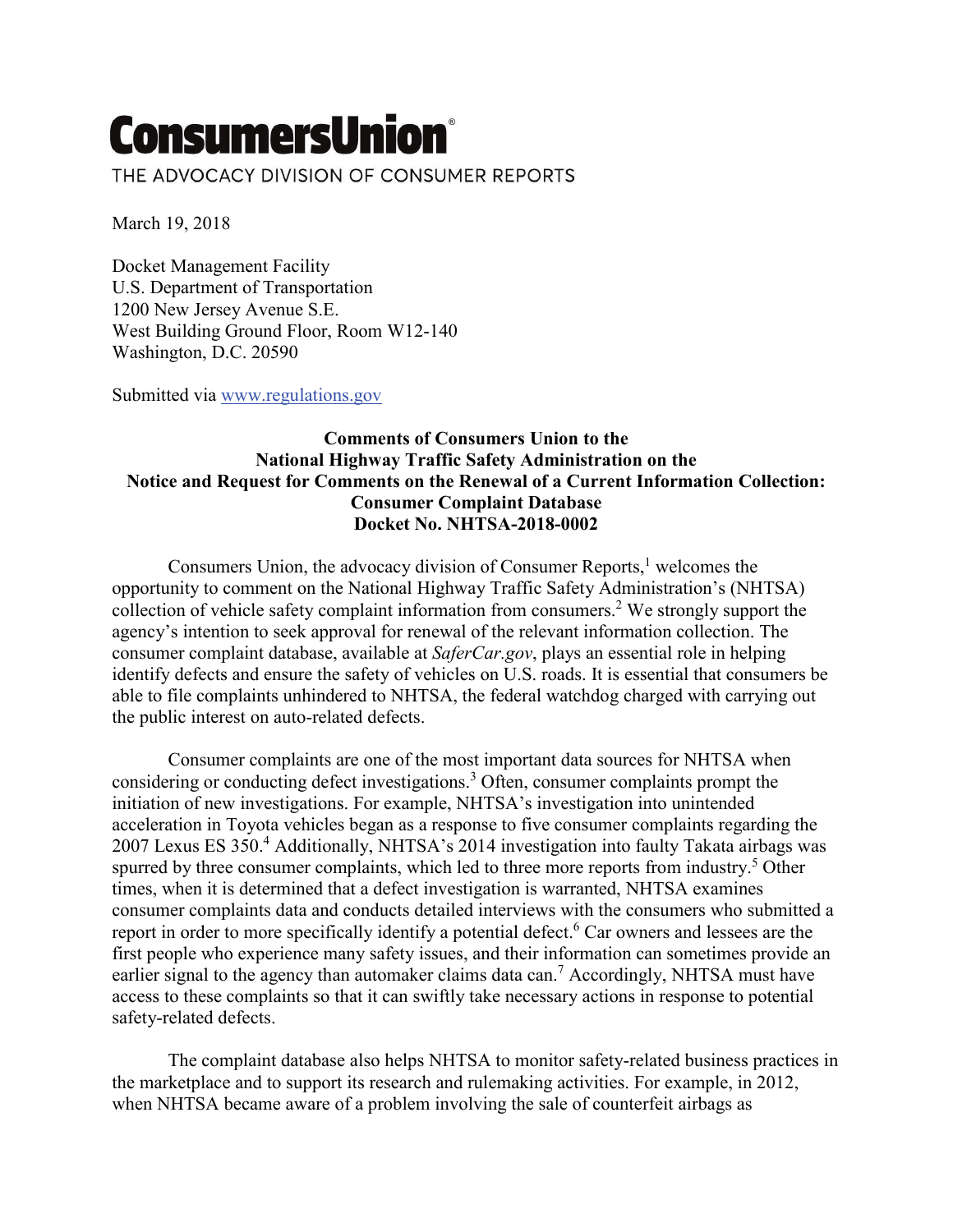replacement parts for vehicles that had been in a crash, it issued a consumer advisory and continued to protect consumers from harm by monitoring the consumer complaint database.<sup>8</sup> Also in 2012, NHTSA proposed a revision to the safety standard for accelerator control systems to address electronic throttle control failure and to require brake-throttle override systems. In preparing the rulemaking, NHTSA determined, "based on review of [unintended acceleration] complaints in the agency's [Vehicle Owner's Questionnaire] data," that it could "reconstruct how a pedal entrapment event might lead to a crash."9

In the past few years, the agency has sought to improve its use of the complaint database, and should continue this effort. Further recognizing the importance of the database to the agency, NHTSA proposed a rule in 2016 to require automakers to place a label inside new cars clearly describing how consumers can submit complaints to NHTSA, in order to increase and improve consumer use of the database.10 NHTSA also has been using a package of analytics software to help mine the text of consumer complaints for emerging hazards.<sup>11</sup> The continued development of this capability should help the agency assess more complaints and get defective vehicles off the road faster.

Looking toward the future and building on the current approach for electronic stability control, NHTSA should expand the complaint report tool to include a way for consumers to report issues related to advanced driver assist systems. This would include features like forward collision warning and automatic emergency braking, lane-keeping assist, lane-departure warning, and adaptive cruise control. To get ahead of forthcoming technologies, the agency also should consider including ways to report issues with Level 3, 4, and 5 automated driving systems, as classified by SAE International.

Consumer complaints are also essential for auto safety advocates and other groups that seek to complement NHTSA's efforts by monitoring vehicle safety in the marketplace. Consumer Reports recently drew from the consumer complaint database in conducting our research into the issue of panoramic sunroofs spontaneously shattering. We highlighted our findings in a major story,<sup>12</sup> which helped inform consumers about this potential safety hazard, as well as in follow-up pieces, $^{13}$  and in letters urging automakers and the government to take action.<sup>14</sup> Having access to the consumer complaint database can help Consumer Reports spot emerging hazards early, hopefully leading to timely corrective actions that prevent injuries or deaths. Similarly, other advocates, industry observers, and journalists rely on consumer complaints in researching safety issues in motor vehicles and equipment and relaying important information to consumers.15 For example, the Center for Auto Safety reviewed the consumer complaint database when petitioning NHTSA to conduct a defect investigation into an engine stalling issue with the 2017 Chrysler Pacifica, which appears to have led ultimately to a recall of more than  $150,000$  potentially dangerous vehicles.<sup>16</sup>

Finally, the consumer complaint database allows consumers not only to report safety issues they encounter, but also to independently examine complaints when purchasing a car promoting more informed decisions.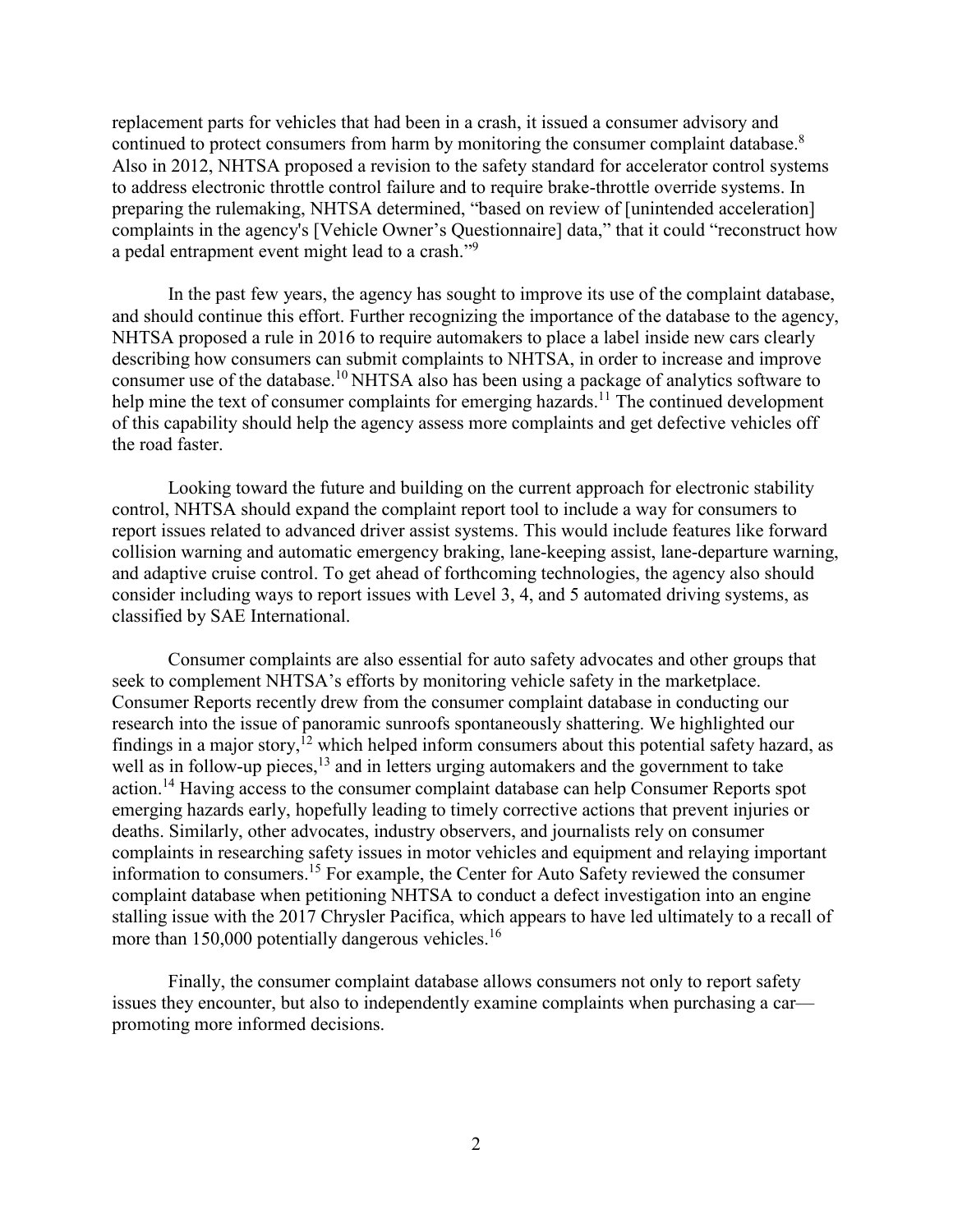Thank you for your consideration of our comments. Consumers Union looks forward to continuing to work with NHTSA to address emerging auto safety hazards and to keep all consumers safe on our roads.

Sincerely,

Jack Bant

Jack Barnett Policy Research Assistant Consumers Union

––––––––––––––––––––––––––––

<sup>4</sup> NHTSA, "U.S. Department of Transportation Releases Results from NHTSA-NASA Study of Unintended Acceleration in Toyota Vehicles" (Feb. 8, 2011) (online at: [www.nhtsa.gov/press-releases/us-department](https://www.nhtsa.gov/press-releases/us-department-transportation-releases-results-nhtsa-nasa-study-unintended)[transportation-releases-results-nhtsa-nasa-study-unintended\)](https://www.nhtsa.gov/press-releases/us-department-transportation-releases-results-nhtsa-nasa-study-unintended).

<sup>5</sup> NHTSA, "Failure Report Summary" (June 11, 2014) (online at: [static.nhtsa.gov/odi/inv/2014/INOA-PE14016-](https://static.nhtsa.gov/odi/inv/2014/INOA-PE14016-9724.PDF) [9724.PDF\)](https://static.nhtsa.gov/odi/inv/2014/INOA-PE14016-9724.PDF).

<sup>6</sup> Statement of David Friedman, Acting Administrator of NHTSA, before the U.S. House Committee on Energy and Commerce Subcommittee on Oversight and Investigations (Apr. 1, 2014) (online at: [www.nhtsa.gov/sites/nhtsa.dot.gov/files/df\\_house\\_testimony\\_04012014.pdf\)](http://www.nhtsa.gov/sites/nhtsa.dot.gov/files/df_house_testimony_04012014.pdf).

<sup>7</sup> Consumer Reports, "How to write a car safety complaint to NHTSA" (Mar. 2014) (online at: [www.consumerreports.org/cro/2012/12/how-to-write-a-car-safety-complaint-to-nhtsa/index.htm\)](https://www.consumerreports.org/cro/2012/12/how-to-write-a-car-safety-complaint-to-nhtsa/index.htm).

8 NHTSA, "Safety Advisory: NHTSA Alerting Consumers to Dangers of Counterfeit Air Bags" (Oct. 10, 2012) (online at: [www.nhtsa.gov/press-releases/safety-advisory-nhtsa-alerting-consumers-dangers-counterfeit-air-bags\)](https://www.nhtsa.gov/press-releases/safety-advisory-nhtsa-alerting-consumers-dangers-counterfeit-air-bags).

<sup>9</sup> NHTSA, "Federal Motor Vehicle Safety Standards; Accelerator Control Systems" (Apr. 16, 2012) (proposed rule) (online at: [www.federalregister.gov/documents/2012/04/16/2012-9065/federal-motor-vehicle-safety-standards](https://www.federalregister.gov/documents/2012/04/16/2012-9065/federal-motor-vehicle-safety-standards-accelerator-control-systems)[accelerator-control-systems\)](https://www.federalregister.gov/documents/2012/04/16/2012-9065/federal-motor-vehicle-safety-standards-accelerator-control-systems).

<sup>11</sup> NHTSA, "Workforce Assessment" (June 2015) (online at: [www.nhtsa.gov/staticfiles/communications/pdf/nhtsa](http://www.nhtsa.gov/staticfiles/communications/pdf/nhtsa-path-forward.pdf)[path-forward.pdf\)](http://www.nhtsa.gov/staticfiles/communications/pdf/nhtsa-path-forward.pdf).

<sup>12</sup> Consumer Reports, "Exploding Sunroofs: Danger Overhead" (Oct. 12, 2017) (online at: [www.consumerreports.org/car-safety/exploding-sunroofs-danger-overhead/\)](https://www.consumerreports.org/car-safety/exploding-sunroofs-danger-overhead/).

<sup>13</sup> Consumer Reports, "Senators Press Auto Industry on Exploding Sunroofs" (Nov. 15, 2017) (online at: [www.consumerreports.org/car-safety/senators-press-auto-industry-on-exploding-sunroofs/\)](https://www.consumerreports.org/car-safety/senators-press-auto-industry-on-exploding-sunroofs/); Consumer Reports,

<sup>&</sup>lt;sup>1</sup> Consumer Reports is an independent, nonprofit member organization that works side by side with consumers for truth, transparency, and fairness in the marketplace. We use our rigorous research, consumer insights, journalism, and policy expertise to inform purchase decisions, improve the products and services that businesses deliver, and drive regulatory and fair competitive practices.

<sup>2</sup> NHTSA, "Agency Information Collection Activities; Proposals, Submissions, and Approvals" (Jan. 16, 2018) (notice and request for comments) (online at: [www.regulations.gov/document?D=NHTSA-2018-0002-0001\)](https://www.regulations.gov/document?D=NHTSA-2018-0002-0001).

<sup>3</sup> GAO, "Enhanced Project Management of New Information Technology Could Help Improve NHTSA's Oversight of Safety Defects" (Feb. 2016) (online at: [www.gao.gov/assets/680/675551.pdf\)](https://www.gao.gov/assets/680/675551.pdf); NHTSA, "NHTSA Consumer Complaint Database" (Jan. 27, 2011) (presentation) (online at: [www.nhtsa.gov/sites/nhtsa.dot.gov/files/2011-sae](https://www.nhtsa.gov/sites/nhtsa.dot.gov/files/2011-sae-govt_mtg-nhtsa_complaint_database.pdf)[govt\\_mtg-nhtsa\\_complaint\\_database.pdf\)](https://www.nhtsa.gov/sites/nhtsa.dot.gov/files/2011-sae-govt_mtg-nhtsa_complaint_database.pdf).

<sup>&</sup>lt;sup>10</sup> NHTSA, "Vehicle Defect Reporting Requirements" (Nov. 28, 2017) (proposed rule) (online at: [www.federalregister.gov/documents/2016/11/28/2016-28125/vehicle-defect-reporting-requirements\)](http://www.federalregister.gov/documents/2016/11/28/2016-28125/vehicle-defect-reporting-requirements).